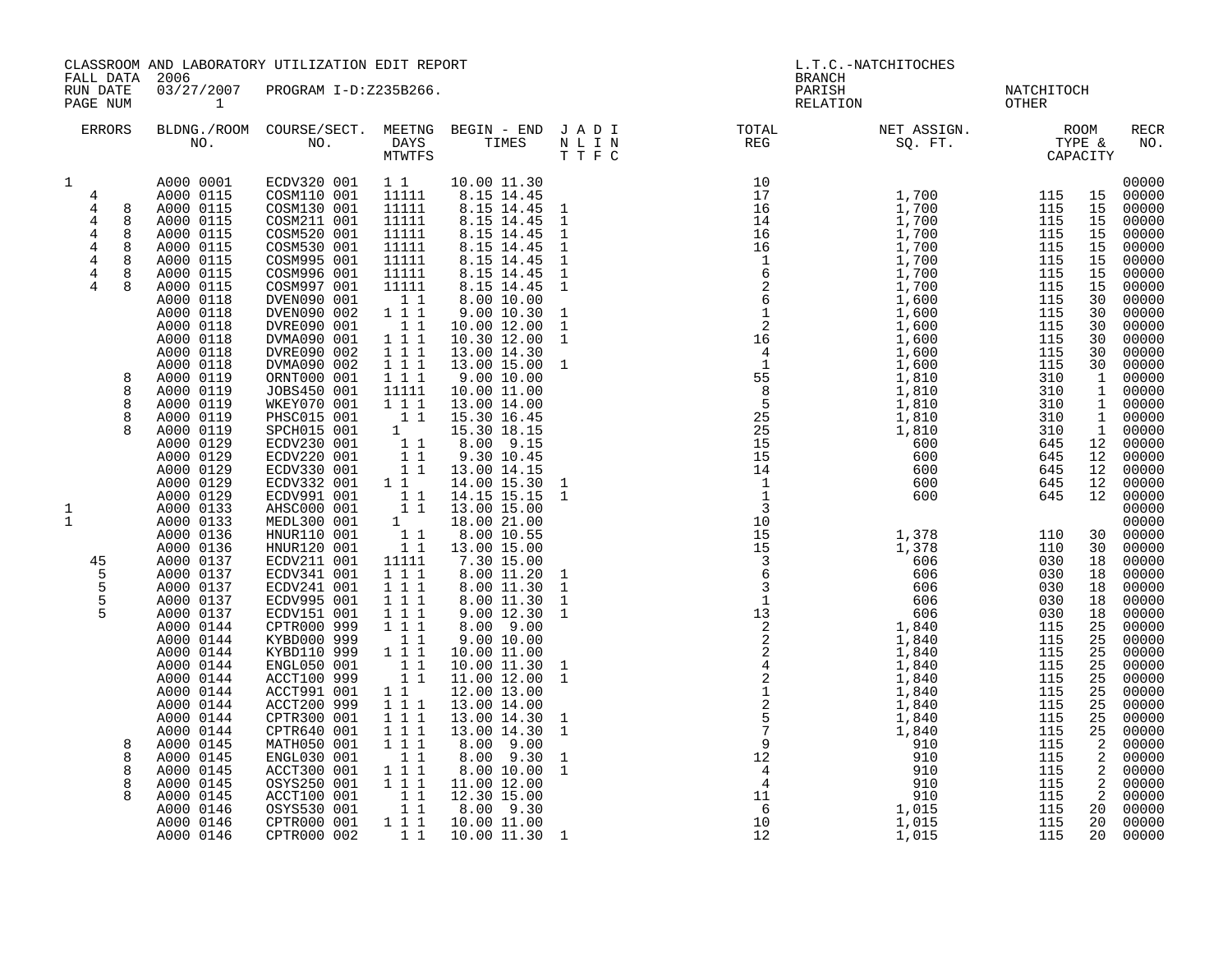| FALL DATA 2006                                 | CLASSROOM AND LABORATORY UTILIZATION EDIT REPORT                                                                                                                                                                                                                                                                                                                                                                                                                                                                                                                                                                                                                               |                                                                                                                                                                                                                                                                                                                                                                                                                                                                                                                                                                                                                                                                                                                                                                                                     |                                                                                                                                                                                                                                                                                                                                                                                                                                                                                    |                                                                                                                                                                                                                                                                                                                                                                                                                                                                                                                                                                                                                                                                                                                                                      |  | L.T.C.-NATCHITOCHES<br>BRANCH                                                                                                                                                                                                                                                                                                                                                                                                        |                    |                     |                                                                                                                                                                                                                                                                                                          |                                                                                                                                                                                                                                                                                                                                                                                                                                                                  |
|------------------------------------------------|--------------------------------------------------------------------------------------------------------------------------------------------------------------------------------------------------------------------------------------------------------------------------------------------------------------------------------------------------------------------------------------------------------------------------------------------------------------------------------------------------------------------------------------------------------------------------------------------------------------------------------------------------------------------------------|-----------------------------------------------------------------------------------------------------------------------------------------------------------------------------------------------------------------------------------------------------------------------------------------------------------------------------------------------------------------------------------------------------------------------------------------------------------------------------------------------------------------------------------------------------------------------------------------------------------------------------------------------------------------------------------------------------------------------------------------------------------------------------------------------------|------------------------------------------------------------------------------------------------------------------------------------------------------------------------------------------------------------------------------------------------------------------------------------------------------------------------------------------------------------------------------------------------------------------------------------------------------------------------------------|------------------------------------------------------------------------------------------------------------------------------------------------------------------------------------------------------------------------------------------------------------------------------------------------------------------------------------------------------------------------------------------------------------------------------------------------------------------------------------------------------------------------------------------------------------------------------------------------------------------------------------------------------------------------------------------------------------------------------------------------------|--|--------------------------------------------------------------------------------------------------------------------------------------------------------------------------------------------------------------------------------------------------------------------------------------------------------------------------------------------------------------------------------------------------------------------------------------|--------------------|---------------------|----------------------------------------------------------------------------------------------------------------------------------------------------------------------------------------------------------------------------------------------------------------------------------------------------------|------------------------------------------------------------------------------------------------------------------------------------------------------------------------------------------------------------------------------------------------------------------------------------------------------------------------------------------------------------------------------------------------------------------------------------------------------------------|
| RUN DATE<br>PAGE NUM                           | 03/27/2007<br>$\overline{a}$                                                                                                                                                                                                                                                                                                                                                                                                                                                                                                                                                                                                                                                   | PROGRAM I-D:Z235B266.                                                                                                                                                                                                                                                                                                                                                                                                                                                                                                                                                                                                                                                                                                                                                                               |                                                                                                                                                                                                                                                                                                                                                                                                                                                                                    |                                                                                                                                                                                                                                                                                                                                                                                                                                                                                                                                                                                                                                                                                                                                                      |  | PARISH                                                                                                                                                                                                                                                                                                                                                                                                                               | PARISH<br>RELATION | NATCHITOCH<br>OTHER |                                                                                                                                                                                                                                                                                                          |                                                                                                                                                                                                                                                                                                                                                                                                                                                                  |
| <b>ERRORS</b>                                  |                                                                                                                                                                                                                                                                                                                                                                                                                                                                                                                                                                                                                                                                                |                                                                                                                                                                                                                                                                                                                                                                                                                                                                                                                                                                                                                                                                                                                                                                                                     |                                                                                                                                                                                                                                                                                                                                                                                                                                                                                    |                                                                                                                                                                                                                                                                                                                                                                                                                                                                                                                                                                                                                                                                                                                                                      |  | BLDNG./ROOM COURSE/SECT. MEETNG BEGIN – END JADI TOTAL NET ASSIGN. NET ASSIGN. ROOM NO. DAYS TIMES NLIN REG SQ.FT. TYPE &                                                                                                                                                                                                                                                                                                            |                    |                     |                                                                                                                                                                                                                                                                                                          | <b>RECR</b><br>NO.                                                                                                                                                                                                                                                                                                                                                                                                                                               |
| 4<br>4<br>4<br>4<br>4<br>3<br>8<br>8<br>8<br>8 | A000 0146<br>A000 0146<br>A000 0147<br>A000 0147<br>A000 0147<br>A000 0147<br>A000 0147<br>A000 0147<br>A000 0147<br>A000 0155<br>A000 0155<br>A000 0155<br>A000 0155<br>A000 0155<br>A000 0155<br>A000 0155<br>A000 0155<br>A000 0155<br>A000 0155<br>A000 0155<br>A000 0156<br>A000 0156<br>A000 0156<br>A000 0156<br>A000 0156<br>A000 0156<br>A000 0156<br>A000 0156<br>A000 0156<br>A000 0156<br>A000 0163<br>A000 0163<br>A000 0163<br>A000 0163<br>A000 0163<br>A000 0163<br>A000 0163<br>A000 0163<br>A000 0163<br>A000 0163<br>A000 0163A<br>A000 0163A<br>A000 0163A<br>A000 0163A<br>A000 0163A<br>A000 0163A<br>A000 0163A<br>A000 0163A<br>A000 0183<br>A000 0183 | ISYS650 001 1 11<br>MATH110 002<br>ENGL040 001<br>OSYS997 001 11<br>KYBD110 001<br>ISYS450 001<br>KYBD000 001<br>MAST110 001<br>MACH350 001<br>JLRY110 001 111<br><b>JLRY130 001</b><br>JLRY140 001<br>JLRY131 001<br>JLRY410 001<br>JLRY430 001<br><b>JLRY510 001</b><br>JLRY431 001<br>JLRY511 001<br>IMMT120 001<br>JLRY299 001<br>IMMT11 001<br>IMMT112 001<br>IMMT121 001<br>IMMT110 001<br>IMMT999 001<br>IMMT311 001<br>IMMT230 001<br>IMMT231 001<br>IMMT320 001<br>IMMT321 001<br>HACR993 002<br>HACR160 002<br>HACR410 001<br>HACR560 001<br>HACR160 001<br>HACR996 001<br>HACR996 002<br>HACR991 001<br>HACR993 001<br>HACR995 001<br>ETRN130 001<br>ETRN420 001<br>ETRN110 001<br>IDEL620 001<br>IDEL995 001<br>ETRN421 001<br>ETRN120 001<br>ETRN130 001<br>AUTO100 001<br>AUTO110 001 | $\begin{array}{c} 1 \\ 1 \\ 1 \end{array}$<br>11<br>$1 1 1$<br>$1\quad1$<br>111<br>11<br>$1\quad1$<br>$1 1 1$<br>11111<br>111<br>111<br>$1 1 1$<br>111<br>$1\quad1$<br>$1\quad1$<br>1<br>11111<br>11111<br>11111<br>$11 \quad 1$<br>11111<br>11<br>1111<br>1111<br>$1\quad1$<br>$1\quad1$<br>11111<br>11111<br>11111<br>11111<br>11111<br>11111<br>11111<br>11111<br>11111<br>11111<br>$1 1 1$<br>$1\quad1$<br>11<br>11111<br>111<br>$1\quad1$<br>11111<br>11111<br>11111<br>11111 | 13.00 14.30<br>17.00 20.00<br>8.00 9.30<br>8.00 12.00 1<br>9.30 12.00<br>10.00 12.00<br>13.00 14.30<br>13.00 14.30<br>13.00 14.30<br>8.00 9.00<br>$9.00$ $9.30$<br>9.0010.00<br>9.0011.00<br>10.00 11.30<br>12.00 13.00<br>12.00 14.00<br>12.00 15.00<br>12.00 15.00<br>17.00 18.00<br>18.00 21.00<br>8.00 14.00<br>8.00 14.00<br>8.00 14.00<br>8.00 14.00<br>8.00 15.30<br>8.00 85.00<br>10.00 10.50<br>12.30 15.30<br>15.00 17.00<br>15.00 17.00<br>8.00 9.00<br>8.00 10.30<br>8.00 11.00<br>8.00 11.00<br>10.00 14.00<br>10.00 14.00<br>10.00 14.00<br>11.30 14.30<br>11.30 14.30<br>11.30 14.30<br>8.00 10.00<br>8.00 11.00<br>8.00 11.00<br>10.00 11.40<br>10.00 12.00<br>11.00 12.00<br>12.25 14.30<br>12.25 14.30<br>8.00 11.00<br>8.00 11.00 |  | $\begin{smallmatrix} \text{R} & \text{R} & \text{R} & \text{R} & \text{R} & \text{R} & \text{R} \\ \text{R} & \text{R} & \text{R} & \text{R} & \text{R} & \text{R} \\ \text{R} & \text{R} & \text{R} & \text{R} & \text{R} \\ \text{R} & \text{R} & \text{R} & \text{R} & \text{R} \\ \text{R} & \text{R} & \text{R} & \text{R} & \text{R} \\ \text{R} & \text{R} & \text{R} & \text{R} & \text{R} \\ \text{R} & \text{R} & \text{R$ |                    |                     | 20<br>20<br>20<br>20<br>20<br>20<br>20<br>20<br>20<br>14<br>14<br>14<br>14<br>14<br>14<br>14<br>14<br>14<br>14<br>14<br>25<br>25<br>25<br>25<br>25<br>25<br>25<br>25<br>25<br>25<br>20<br>20<br>20<br>20<br>20<br>20<br>20<br>20<br>20<br>20<br>18<br>18<br>18<br>18<br>18<br>18<br>18<br>18<br>15<br>15 | 00000<br>00000<br>00000<br>00000<br>00000<br>$00000$<br>00000<br>00000<br>00000<br>00000<br>00000<br>00000<br>00000<br>00000<br>00000<br>00000<br>00000<br>00000<br>00000<br>00000<br>00000<br>00000<br>00000<br>00000<br>00000<br>00000<br>00000<br>00000<br>00000<br>00000<br>00000<br>00000<br>00000<br>00000<br>00000<br>00000<br>00000<br>00000<br>00000<br>00000<br>00000<br>00000<br>00000<br>00000<br>00000<br>00000<br>00000<br>00000<br>00000<br>00000 |
| 8                                              | A000 0183                                                                                                                                                                                                                                                                                                                                                                                                                                                                                                                                                                                                                                                                      | AUTO120 001                                                                                                                                                                                                                                                                                                                                                                                                                                                                                                                                                                                                                                                                                                                                                                                         | 11111                                                                                                                                                                                                                                                                                                                                                                                                                                                                              | 8.00 11.00 1                                                                                                                                                                                                                                                                                                                                                                                                                                                                                                                                                                                                                                                                                                                                         |  |                                                                                                                                                                                                                                                                                                                                                                                                                                      |                    |                     |                                                                                                                                                                                                                                                                                                          | 15 00000                                                                                                                                                                                                                                                                                                                                                                                                                                                         |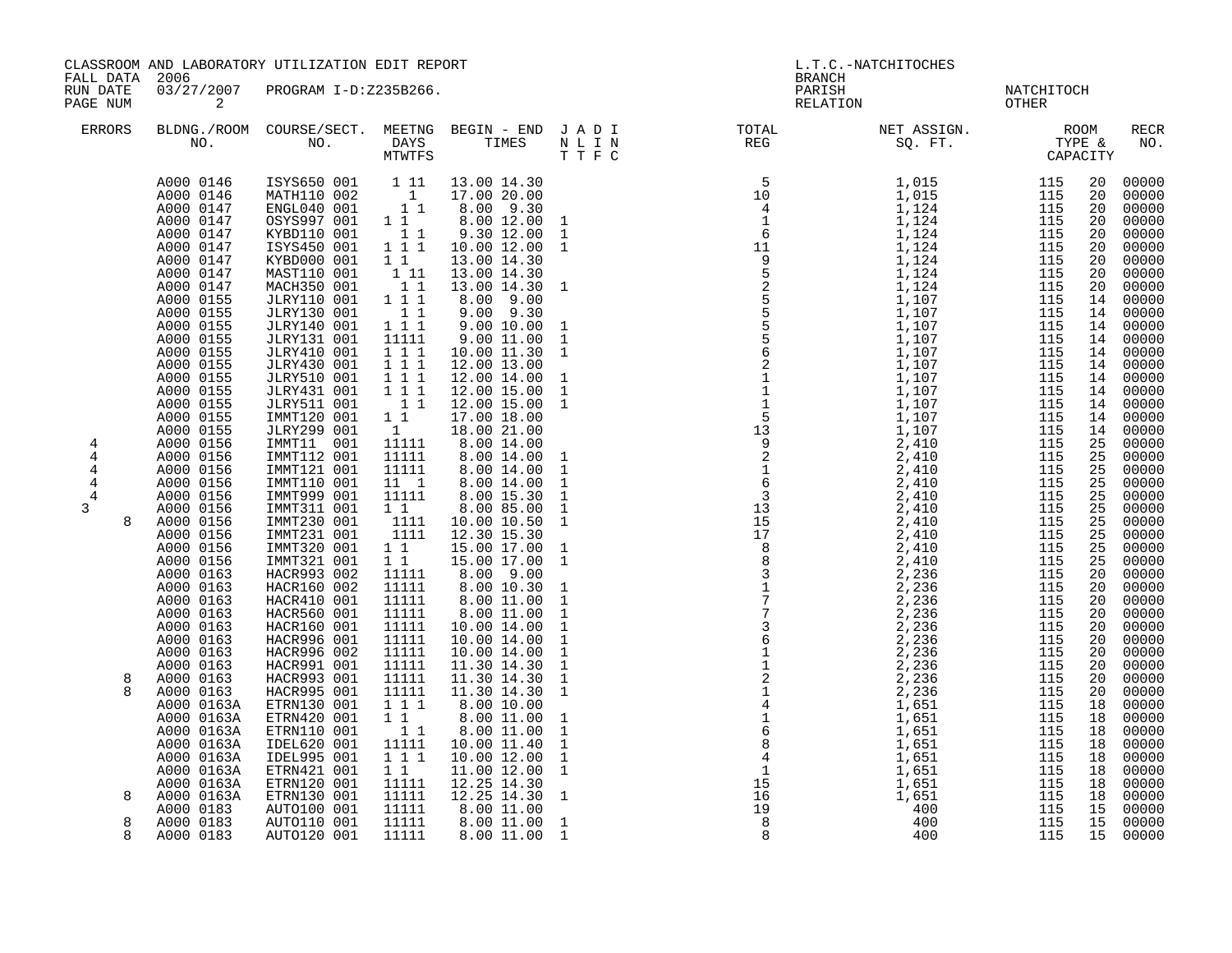| CLASSROOM AND LABORATORY UTILIZATION EDIT REPORT |                    |                       |                          |                      | L.T.C.-NATCHITOCHES  |                                     |                        |                     |                            |             |
|--------------------------------------------------|--------------------|-----------------------|--------------------------|----------------------|----------------------|-------------------------------------|------------------------|---------------------|----------------------------|-------------|
| FALL DATA<br>RUN DATE<br>PAGE NUM                | 2006<br>03/27/2007 | PROGRAM I-D:Z235B266. |                          |                      |                      | <b>BRANCH</b><br>PARISH<br>RELATION |                        | NATCHITOCH<br>OTHER |                            |             |
| ERRORS                                           | BLDNG./ROOM<br>NO. | COURSE/SECT.<br>NO.   | MEETNG<br>DAYS<br>MTWTFS | BEGIN - END<br>TIMES | JADI<br>NLIN<br>TTFC | TOTAL<br>REG                        | NET ASSIGN.<br>SQ. FT. |                     | ROOM<br>TYPE &<br>CAPACITY | RECR<br>NO. |
| 8                                                | A000 0183          | AUTO130 001           | 11111                    | 8.00 11.00           |                      |                                     | 400                    | 115                 | 15                         | 00000       |
|                                                  | A000 0183          | AUTO995 001           | 11111                    | 8.00 11.00           |                      | 10                                  | 400                    | 115                 | 15                         | 00000       |
|                                                  | A000 0183          | AUTO810 001           | 11111                    | 8.00 11.10           |                      |                                     | 400                    | 115                 | 15                         | 00000       |
|                                                  | A000 0183          | AUTO830 001           | 11111                    | 8.00 11.10           |                      |                                     | 400                    | 115                 | 15                         | 00000       |
|                                                  | A000 0183          | AUTO850 001           | 11111                    | 8.00 11.10           |                      |                                     | 400                    | 115                 | 15                         | 00000       |
|                                                  | A000 0183          | AUTO991 001           | 11111                    | 10.00 11.00          |                      |                                     | 400                    | 115                 | 15                         | 00000       |
|                                                  | A000 0183          | AUTO995 002           | 11111                    | 11.40 14.40          |                      |                                     | 400                    | 115                 | 15                         | 00000       |
|                                                  | A000 0183          | AUTO100 002           | 11111                    | 11.50 14.40          |                      |                                     | 400                    | 115                 | 15                         | 00000       |
|                                                  | A000 0183          | AUTO110 002           | 11111                    | 11.50 14.40          |                      |                                     | 400                    | 115                 | 15                         | 00000       |
|                                                  | A000 0183          | AUTO120 002           | 11111                    | 11.50 14.40          |                      |                                     | 400                    | 115                 | 15                         | 00000       |
|                                                  | A000 0183          | AUTO130 002           | 11111                    | 11.50 14.40          |                      |                                     | 400                    | 115                 | 15                         | 00000       |
| 8                                                | A000 0183          | AUTO300 001           | 11111                    | 11.50 14.40          |                      | 14                                  | 400                    | 115                 | 15                         | 00000       |
|                                                  | A000 0183          | AUTO310 001           | 11111                    | 11.50 14.40          |                      |                                     | 400                    | 115                 | 15                         | 00000       |
|                                                  | A000 0183          | AUTO320 001           | 11111                    | 11.50 14.40          |                      | 14                                  | 400                    | 115                 | 15                         | 00000       |
|                                                  | A000 0183          | AUTO330 001           | 11111                    | 11.50 14.40          |                      |                                     | 400                    | 115                 | 15                         | 00000       |
|                                                  | A000 0183          | AUTO340 001           | 11111                    | 11.50 14.40          |                      |                                     | 400                    | 115                 | 15                         | 00000       |
|                                                  | A000 0183          | AUTO850 002           | 11111                    | 11.50 14.40          |                      |                                     | 400                    | 115                 | 15                         | 00000       |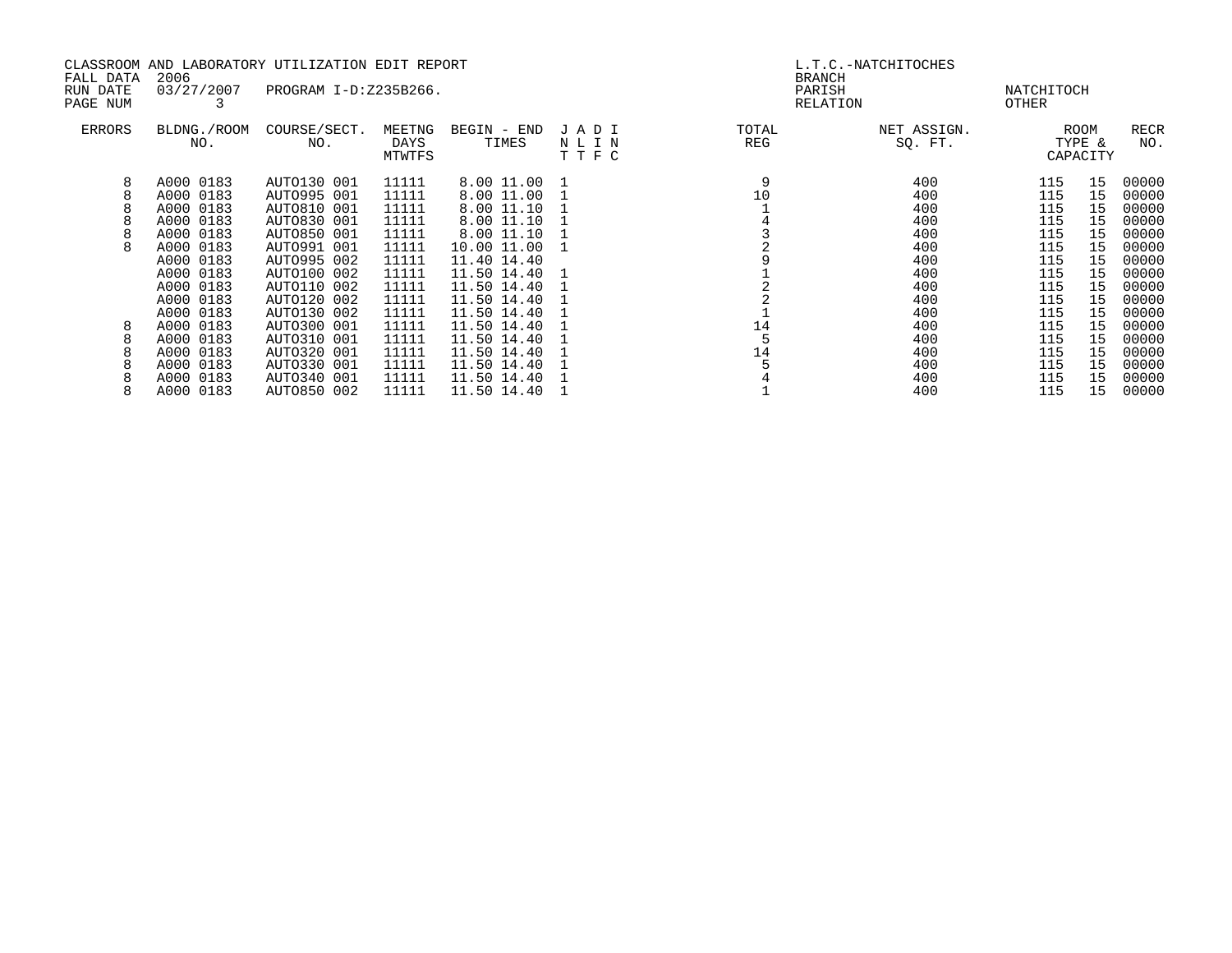## E R R O R P A G E L.T.C. - NATCHITOCHES

|       | ERROR   1 - CLASS AND LABORATORY UTILIZATION FILE DOES NOT MATCH WITH BLDGS AND ROOMS FILE.<br>THE ROOM, BUILDING, AND CLASS FILES MUST ALL MATCH. IF THE ROOM NUMBER ON THE UTILIZATION IS CORRECT,<br>THE ROOM SHOULD TO BE ADDED TO THE ROOM FILE. | 3          |
|-------|-------------------------------------------------------------------------------------------------------------------------------------------------------------------------------------------------------------------------------------------------------|------------|
| ERROR | 2 - THERE SHOULD BE AT LEAST ONE ENTRY IN THE DAYS-OF-WEEK-COURSE-MEETS FIELD.                                                                                                                                                                        |            |
|       | ERROR 3 - BEGIN-END-TIME FIELDS MUST BE BETWEEN 06.00 AND 23.00                                                                                                                                                                                       |            |
|       | ERROR 4 - WARNING - CLASS TIME EXCEEDS 5 HOURS.                                                                                                                                                                                                       | 14         |
|       | ERROR 5 - ROOM TYPE INVALID FOR TEACHING CLASS, CLASSES CANNOT BE SCHEDULED IN ROOMS DESIGNATED AS CIRCULATION,<br>CUSTODIAL OR MECHANICAL.                                                                                                           | $5 -$      |
|       | ERROR 7 - THE TOTAL REGISTRANTS FIELD MUST NOT BE BLANK OR ZEROS                                                                                                                                                                                      |            |
|       | ERROR 8 - WARNING - EXCEEDS THE CAPACITY OF THE ROOM BY 50% (IF THIS IS A JOINT CLASS ITS REGISTRANTS ARE INCLUDED).<br>PLEASE CHECK THE CAPACITY OF THE ROOM AS IT APPEARS ON THE ROOM FILE.                                                         | 35         |
|       | ERROR 9 - UNLESS THERE IS A JOINT CLASS, ALTERNATE WEEKS OR INCONSISTENT MEETING TIMES, THERE SHOULD BE NO DUPLICATES.                                                                                                                                |            |
|       | TOTAL ERRORS (INCLUDING WARNINGS)                                                                                                                                                                                                                     | 58         |
|       | TOTAL NUMBER OF RECORDS READ<br>TOTAL NUMBER OF RECORDS ACCEPTED FOR SPACE UTILIZATION COMPUTATION                                                                                                                                                    | 119<br>115 |

NUMBER OF JOINT-CLASS RECORDS 75

 NUMBER OF ALTERATE WEEKS RECORDS NUMBER OF DIFFERENT TIMES RECORDS

NUMBER OF INCONSISTENT RECORDS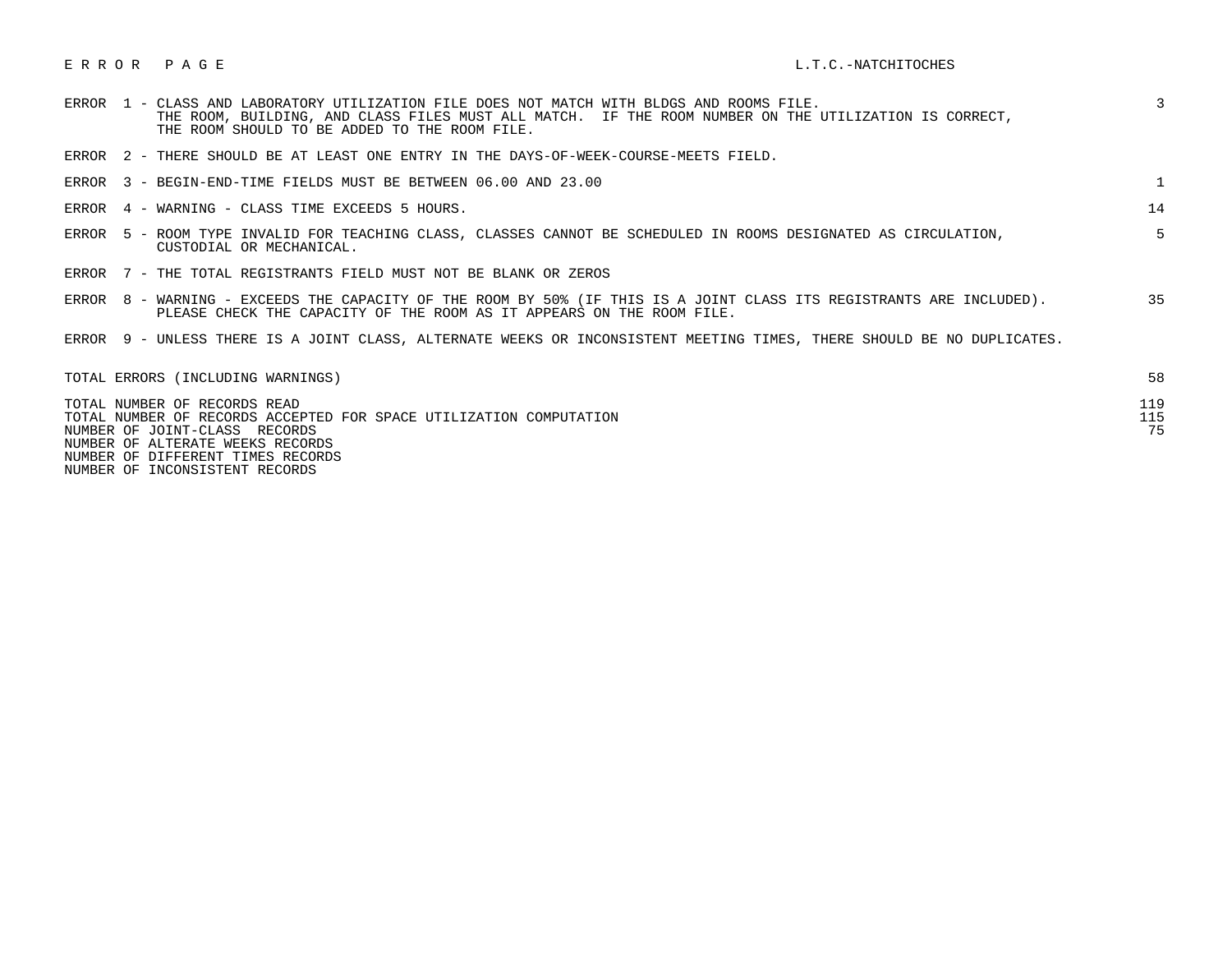|                                                                                      | DAY USE         | NIGHT USE       | TOTAL           |
|--------------------------------------------------------------------------------------|-----------------|-----------------|-----------------|
|                                                                                      | $(0600 - 1700)$ | $(1700 - 2300)$ | $(0600 - 2300)$ |
| *CLASSROOM FACILITIES                                                                |                 |                 |                 |
| TOTAL NUMBER OF ROOMS                                                                |                 |                 | 10              |
| TOTAL NUMBER OF STATIONS (CAPACITY)                                                  |                 |                 | 123             |
| WEEKLY STUDENT CONTACT HOURS                                                         | 150             |                 | 150             |
| WEEKLY TOTAL OF ROOMS AVAILABLE - COUNTED IN HALF HOUR INCREMENTS                    | 900             | 500             | 1400            |
| WEEKLY TOTAL OF ROOMS IN USE - COUNTED IN HALF HOUR INCREMENTS                       | 20              |                 | 20              |
| WEEKLY TOTAL OF STUDENT STATIONS AVAILABLE - COUNTED IN HALF HOUR INCREMENTS         | 11070           | 6150            | 17220           |
| WEEKLY TOTAL OF STATIONS AVAILABLE IN ROOMS IN USE - COUNTED IN HALF HOUR INCREMENTS | 600             |                 | 600             |
| WEEKLY TOTAL OF STATIONS IN USE - COUNTED IN HALF HOUR INCREMENTS                    | 300             |                 | 300             |
| PERCENT OF ROOMS IN USE TO ROOMS AVAILABLE                                           | 2.2             | $\cdot$ 0       | 1.4             |
| PERCENT OF STATIONS IN USE TO STATIONS AVAILABLE                                     | 2.7             | $\cdot$ 0       | 1.7             |
| PERCENT OF STATIONS IN USE TO STATIONS AVAILABLE IN OCCUPIED ROOMS                   | 50.0            | $\cdot$ 0       | 50.0            |
|                                                                                      |                 |                 |                 |
|                                                                                      | DAY USE         | NIGHT USE       | TOTAL           |
|                                                                                      | $(0600 - 1700)$ | $(1700 - 2300)$ | $(0600 - 2300)$ |
| CLASSROOM                                                                            |                 |                 |                 |
| TOTAL NUMBER OF ROOMS                                                                |                 |                 | 10              |
| TOTAL NUMBER OF STATIONS (CAPACITY)                                                  |                 |                 | 123             |
| WEEKLY STUDENT CONTACT HOURS                                                         | 150             |                 | 150             |
| WEEKLY TOTAL OF ROOMS AVAILABLE - COUNTED IN HALF HOUR INCREMENTS                    | 900             | 500             | 1400            |
| WEEKLY TOTAL OF ROOMS IN USE - COUNTED IN HALF HOUR INCREMENTS                       | 20              |                 | 20              |
| WEEKLY TOTAL OF STUDENT STATIONS AVAILABLE - COUNTED IN HALF HOUR INCREMENTS         | 11070           | 6150            | 17220           |
| WEEKLY TOTAL OF STATIONS AVAILABLE IN ROOMS IN USE - COUNTED IN HALF HOUR INCREMENTS | 600             |                 | 600             |
| WEEKLY TOTAL OF STATIONS IN USE - COUNTED IN HALF HOUR INCREMENTS                    | 300             |                 | 300             |
| PERCENT OF ROOMS IN USE TO ROOMS AVAILABLE                                           | 2.2             | $\cdot$ 0       | 1.4             |
| PERCENT OF STATIONS IN USE TO STATIONS AVAILABLE                                     | 2.7             | $\cdot$ 0       | 1.7             |
| PERCENT OF STATIONS IN USE TO STATIONS AVAILABLE IN OCCUPIED ROOMS                   | 50.0            | $\cdot$ 0       | 50.0            |